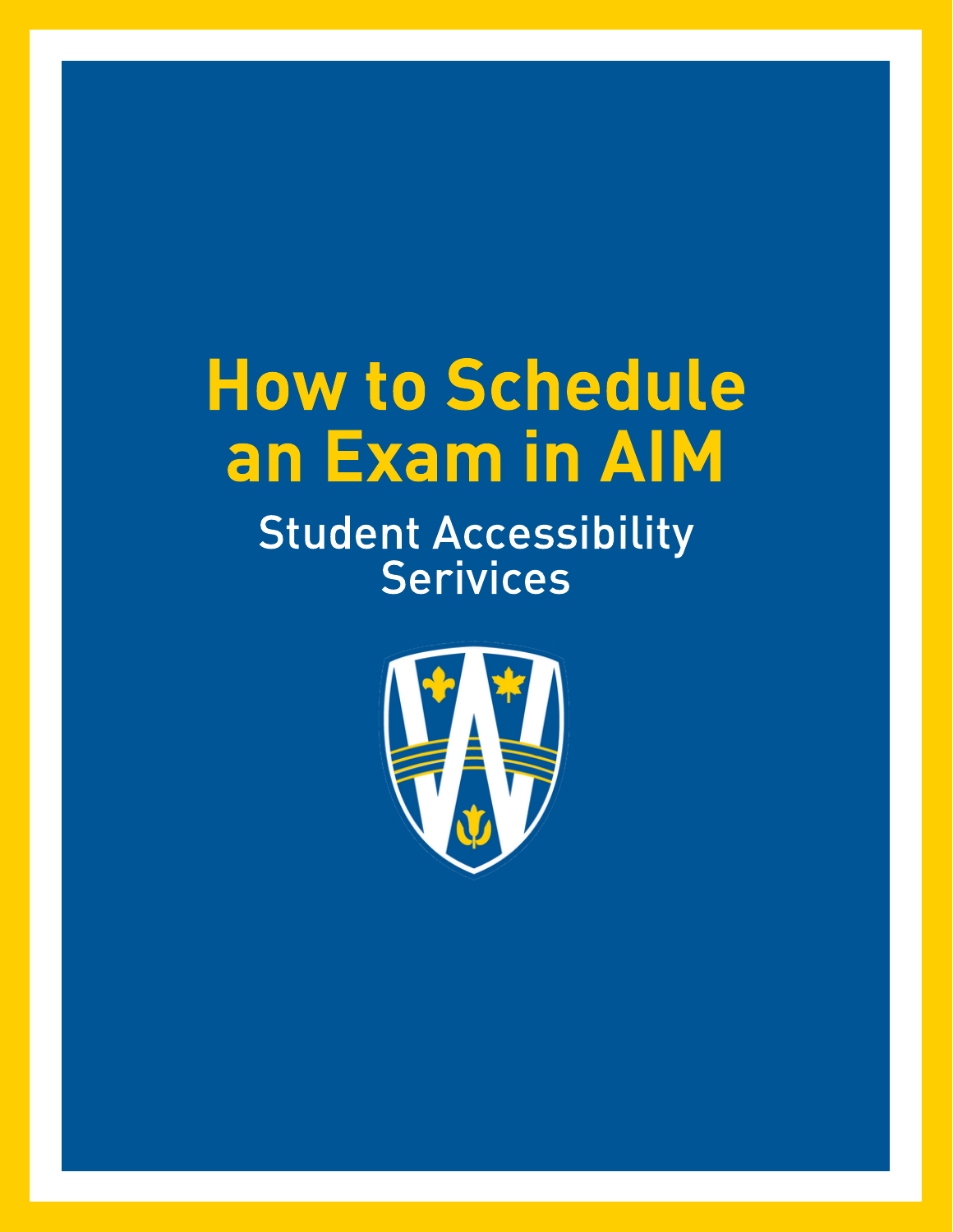## **How to Schedule an Exam in AIM**



All midterms, tests, and quizzes need to be scheduled with SAS **at least 10 business days (not including weekends)** in advance.

Final exams need to be scheduled at least three weeks in advance of the beginning of the final exam period, and **no later than 14 business days (not including weekends).**

We suggest that students schedule all exams, tests, quizzes in the beginning of the term as soon as they obtain their syllabus and exam schedule.

Please schedule your exam at the same date/time as your class is writing. If you need to write on a different date/time, please obtain instructor approval and send the approval to SAS.

All exams for classes starting at 7pm must be scheduled with SAS for 6pm. Please remember that you must remain in the SAS office without access to electronics until 7:30pm.

**Log into AIM[: https://olympic.accessiblelearning.com/UWind](https://olympic.accessiblelearning.com/UWindsor)sor**

#### STEP 1:

On the student dashboard, click on "Alternative Testing" on the left-hand side.

| <b>Login as User Feature</b> | <b>OVERVIEW</b>                                                                                                                                                                                                      |  |  |
|------------------------------|----------------------------------------------------------------------------------------------------------------------------------------------------------------------------------------------------------------------|--|--|
| <b>Back to My Profile</b>    | <b>IMPORTANT MESSAGE(S)</b>                                                                                                                                                                                          |  |  |
| <b>&amp; Home</b>            | Please read the following message(s) regarding your account:                                                                                                                                                         |  |  |
| > My Dashboard               | . Your To Do List:                                                                                                                                                                                                   |  |  |
| > My Profile                 | 1. CHEM 3789.1 - Chemistry Course                                                                                                                                                                                    |  |  |
| > Additional Documentation   | . Alternative Testing: Your instructor has not submitted the Alternative Testing Agreement for this class. Please inform your<br>instructor to complete the Alternative Testing Agreement through Instructor Portal. |  |  |
| > My Mallbox (Sent E-Malls)  |                                                                                                                                                                                                                      |  |  |
|                              | . Alternative Formats: You have not selected book for this class. If you do not require any book to be processed, please let us<br>know.                                                                             |  |  |
| ₹ My Accommodations          | . Please confirm your need for Notetaking Services for this class. To confirm your request, please go to Notetaking Services                                                                                         |  |  |
| > My Eligibility             | section.                                                                                                                                                                                                             |  |  |
| > List Accommodations        | 2. ENGL 4560.1 - English Class                                                                                                                                                                                       |  |  |
| > Course Syllabus            | . Alternative Testing: You have not scheduled any exams for this class.                                                                                                                                              |  |  |
| > Alternative Testing        | - Alternative Formats: You have not selected book for this class. If you do not require any book to be processed, please let us                                                                                      |  |  |
| > Alternative Formats        | know.                                                                                                                                                                                                                |  |  |
| > Notetaking Services        | . Please confirm your need for Notetaking Services for this class. To confirm your request, please go to Notetaking Services<br>section.                                                                             |  |  |
|                              | University   Student<br>of Windsor   Accessibility Services                                                                                                                                                          |  |  |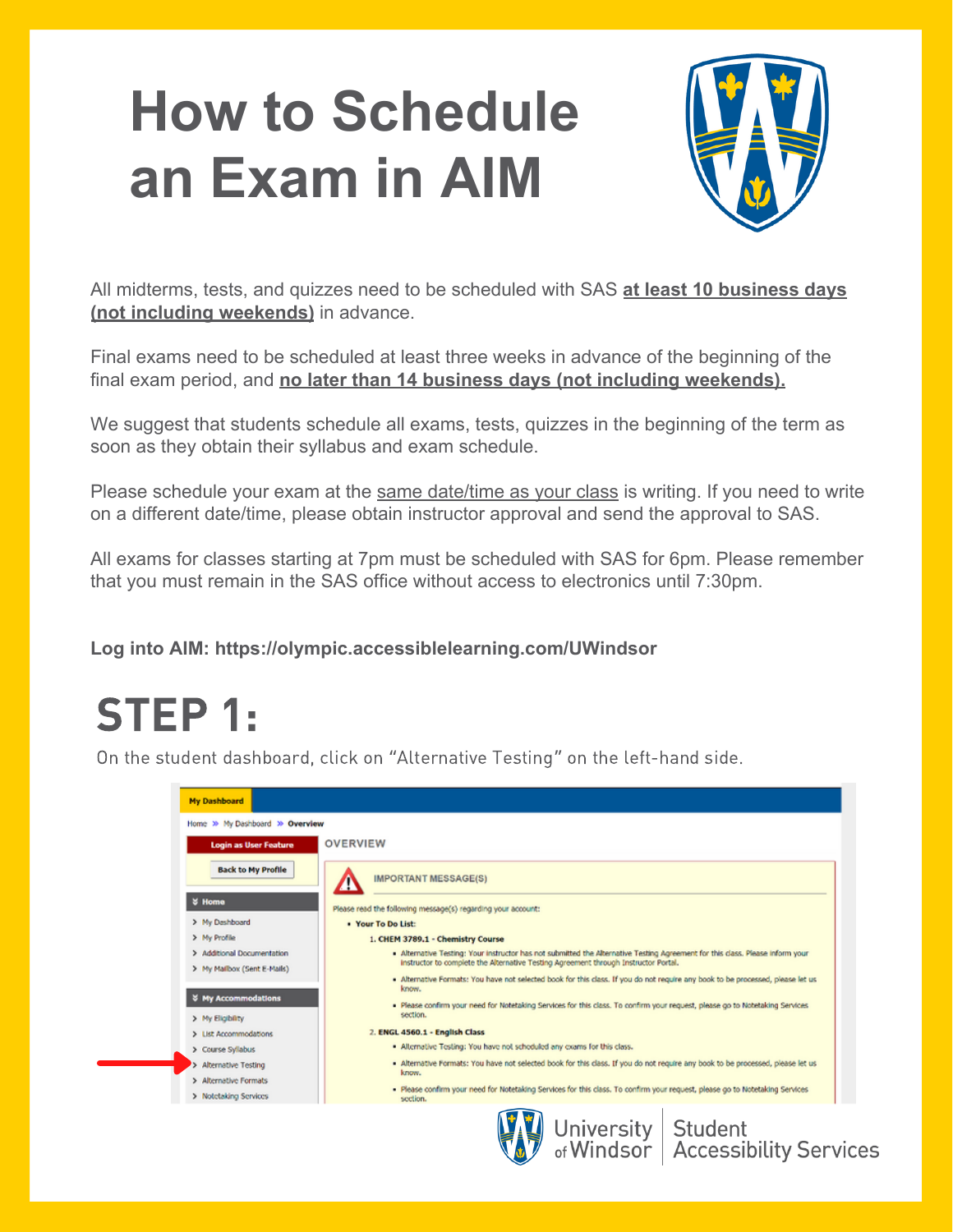### STEP 2:

Select the class that you would like to schedule an exam for and click on "Schedule an Exam."



### STEP 3:

Complete the following fields (i.e., class, request type, date of exam, and time). Students are required to schedule exams at the same time the class is writing. If you need to write at an alternate time, please obtain instructor approval and contact the exam team ([exam@uwindsor.ca\)](mailto:exam@uwindsor.ca).

Check off the accommodations you would like to use for the exam. If you are unsure of which accommodations you will need, we encourage you to check off all the boxes, so the accommodations are in place for your exam. After you complete these details, click on "Add Exam Request".

| <b>Imone: Not Specified</b><br>Send Email                  |                                                                |                                                                                 |                                                       |  |
|------------------------------------------------------------|----------------------------------------------------------------|---------------------------------------------------------------------------------|-------------------------------------------------------|--|
|                                                            | Alternative Testing Agreement Type: UWindsor Testing Agreement |                                                                                 |                                                       |  |
| Logout                                                     | Request Type *:                                                | <b>Select One</b><br>v                                                          |                                                       |  |
| Once you finish with your session,                         | Date *:                                                        | 霝<br>Hint: Enter date in the following format Month/Day/Year (i.e. 12/31/2010). |                                                       |  |
| please do not forget to Log Out<br>and Close Your Browser. |                                                                |                                                                                 |                                                       |  |
| Log Out                                                    | Time *:                                                        | Select $\vee$<br>Select $\vee$                                                  |                                                       |  |
|                                                            |                                                                | Services Requested (As Applicable) *                                            |                                                       |  |
|                                                            |                                                                | Approved Memory Aid                                                             | Clarification on exam questions by<br>u<br>instructor |  |
|                                                            |                                                                | Clock stops for BREAKS                                                          | Distraction-reduced environment                       |  |
|                                                            |                                                                | DOUBLE TIME - for math related exams                                            | Solated Room                                          |  |
|                                                            |                                                                | Kurzweil 1000                                                                   |                                                       |  |
|                                                            |                                                                |                                                                                 |                                                       |  |
|                                                            | <b>Additional Note:</b>                                        |                                                                                 |                                                       |  |
|                                                            |                                                                |                                                                                 |                                                       |  |
|                                                            |                                                                |                                                                                 |                                                       |  |
|                                                            |                                                                | <b>Add Exam Request</b>                                                         | <b>Back to Testing Requests Overview</b>              |  |